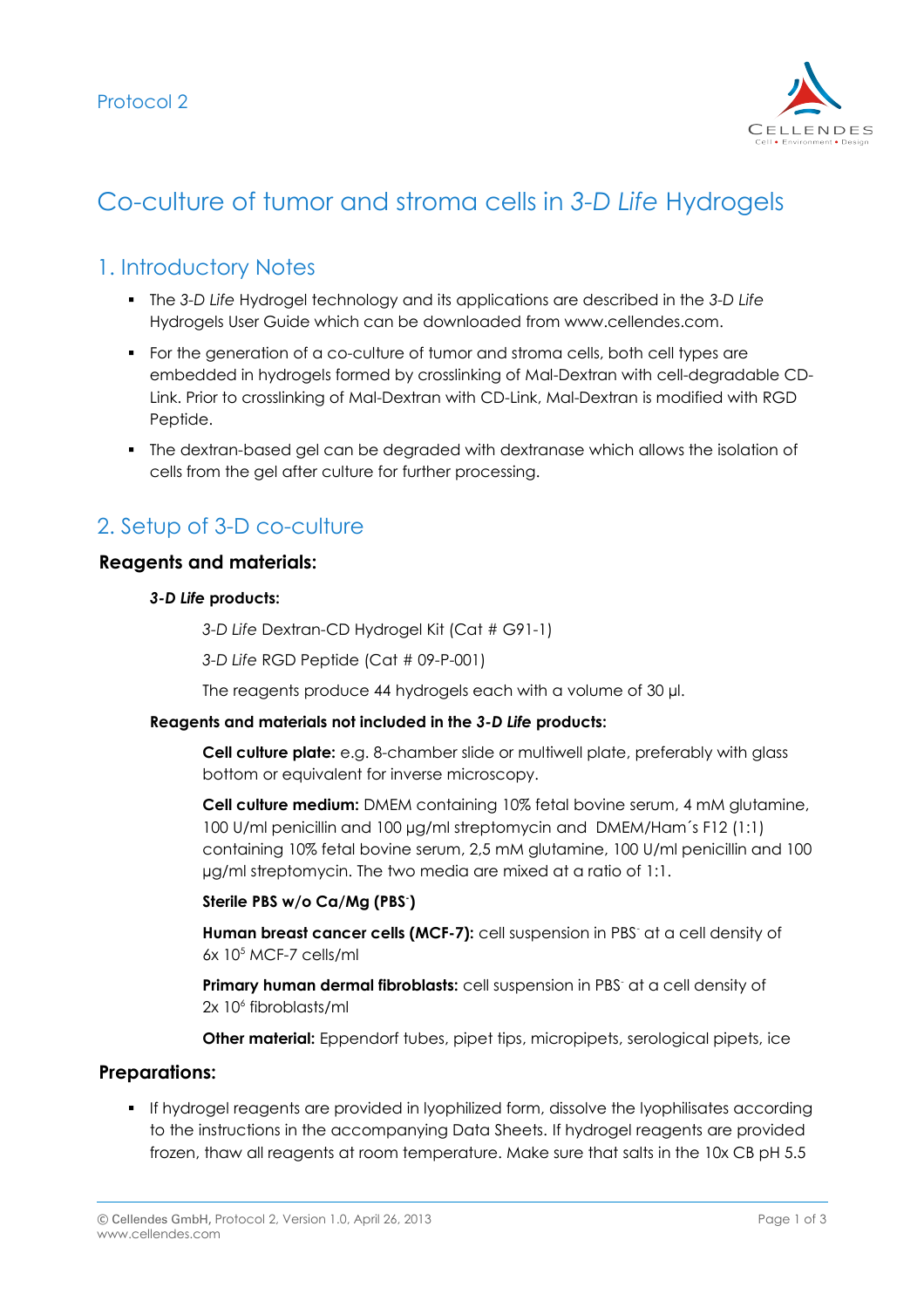are completely dissolved. Keep 10x CB pH 5.5 at room temperature during use.

• Place Mal-Dextran on ice.

**Note:** Do not expose *3-D Life* thiol-containing reagents (RGD Peptide, CD-Link) to air longer than necessary to avoid oxidation of the thiol-groups. Close cap after each use.

### **Embed cells in hydrogel:**

The volumes of gel components for 30 µl gels are listed in Table 1. If several gels with the same composition are generated, a reagent mix (Reagent Mix A) consisting of 10x CB, Water, Mal-Dextran, RGD Peptide and the cell suspension can be prepared in multiples of the indicated volumes (see 3x example in Table 1).

**Note:** We recommend preparing the reagent mix with one excess volume of each component to avoid a potential shortage of reagent mix in case slight inaccuracies in pipetting occur.

*Table 1: Reagent volumes for 30 µl gels crosslinked with 3 mmol/l maleimide- and SH groups, and modified with 0.5 mmol/l RGD Peptide.*

| 3-D Life reagents                                  | <b>Final concentrations</b><br>in the gel | $1 \times (\mu I)$ | $3x (\mu l)$ |                 |
|----------------------------------------------------|-------------------------------------------|--------------------|--------------|-----------------|
| 10x CB, pH 5.5                                     | n.a.                                      | 2.0                | 6.0          |                 |
| Water                                              | n.a.                                      | 9.2                | 27.6         |                 |
| Mal-Dextran<br>(30 mmol/l maleimide groups)        | $3.5$ mmol/l<br>maleimide groups          | 3.5                | 10.5         |                 |
| RGD-Peptide<br>(20 mmol/l SH groups)               | $0.5$ mmol/l<br>SH groups                 | 0.8                | 2.4          | = Reagent mix A |
| MCF-7 Cell suspension<br>$(6x 105$ cells/ml)       | $1x 10^5$ cells/ml                        | 5.0                | 15.0         |                 |
| Fibroblasts cell suspension<br>$(2x 106$ cells/ml) | $3.3x$ 10 <sup>5</sup> cells/ml           | 5.0                | 15.0         |                 |
| CD-Link<br>(20 mmol/l SH groups)                   | 3 mmol/l<br>SH groups                     | 4.5                | $3x$ 4.5     |                 |
| Total                                              |                                           | 30.0               | 3x30.0       |                 |

**Note: The ratio of tumor cells to fibroblasts in this culture is 1:3.3.** 

All steps below are performed under a sterile hood:

- Combine 10x CB (pH 5.5), Water and Mal-Dextran in an Eppendorf tube. Mix well.
- Add the RGD Peptide and mix immediately to ensure homogenous modification of the Mal-Dextran with the peptide.
- **Incubate sample for 5-10 min at room temperature to allow for the RGD Peptide to attach** to the maleimide groups of the dextran polymer.
- Place 4.5 µl of crosslinker (CD-Link) on the surface of a culture dish.